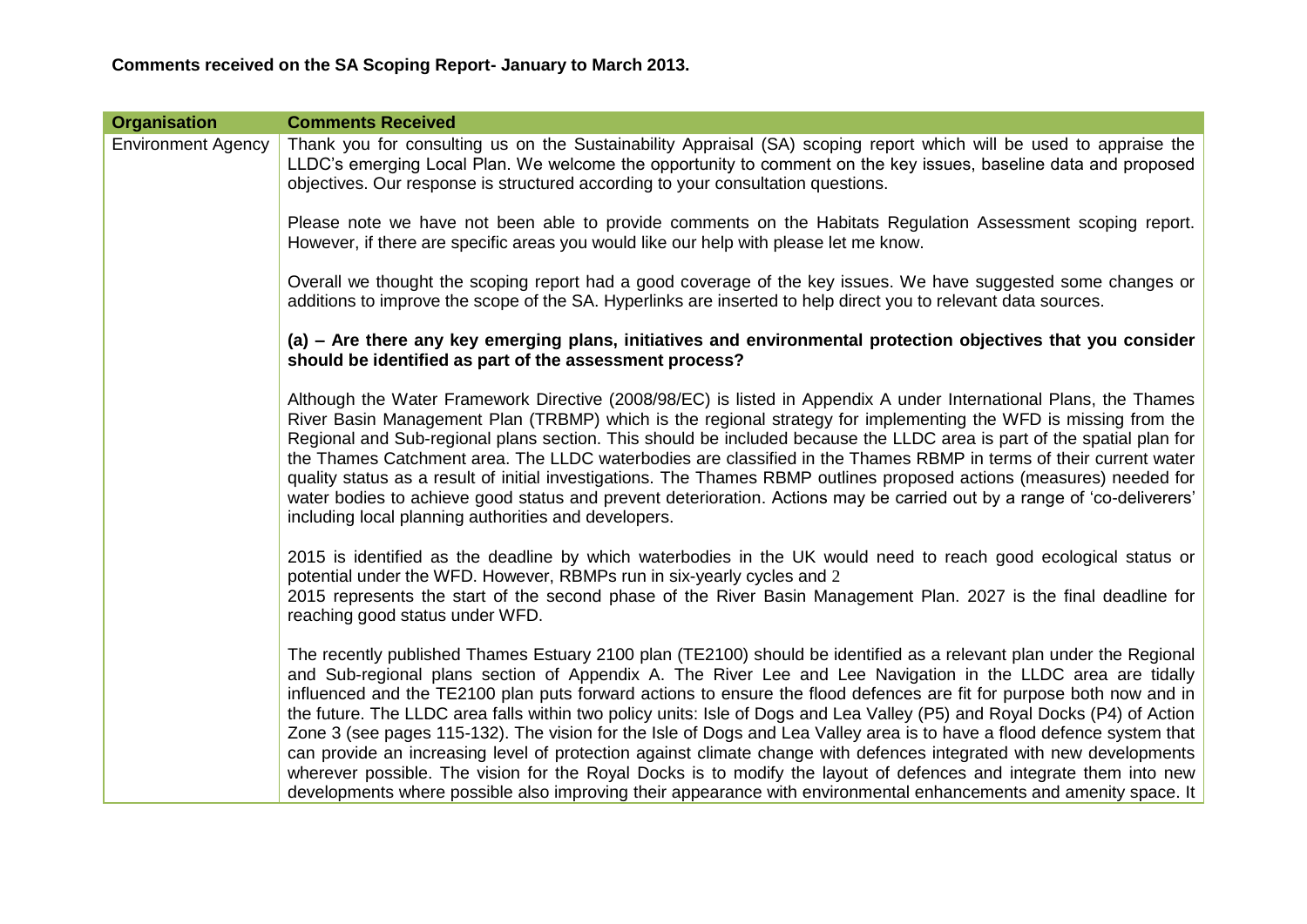is essential the TE2100 plan recommendations and actions are integrated within this Sustainability Appraisal to help ensure the Local Plan is TE2100 compliant.

The National plans section should include the Environment Agency's Groundwater Protection: Principles and Practice (GP3, dated November 2012) because the LLDC area is affected by a legacy of previous industrial development and potential contamination. This document outlines our position on how developments should protect our groundwater through appropriate location, mitigation and the appropriate steps to investigate and remediate land contamination. The Thames Catchment Flood Management Plan should also be listed as a regional plan. Alongside the TE2100 this sets the overall approach to flood risk management for the whole River Thames catchment, including the River Lee and Thames Estuary.

Waltham Forest carried out and published both Level 1 and Level 2 Strategic Flood Risk Assessments which need to be identified and listed under the Local Plans section of Appendix A. The Level 2 SFRA represents the most up-to-date spatial assessment of flood risk in Waltham Forest. We also noticed that the boroughs Surface Water Management Plans (SWMPs) were not included on the Local list. The SWMPs in most cases contain the most up-to-date spatial data and recommendations on 'local' flood risk e.g. surface water, groundwater, sewer flood risk.

**(b) – Can you recommend any important information sources to supplement the baseline data we have collated?** 

B.5 Water

The boroughs SWMPs were not included as relevant baseline data showing spatially how the areas are affected by surface water flood risk (critical drainage areas and local flood risk zones). This needs to be included because the boroughs SFRAs are unlikely to have been updated to include this information. For Waltham Forest the Preliminary Flood Risk Assessment has been used and we would have thought the level 2 SFRA would be a more appropriate source of baseline data for this borough.

B.12 Minerals and Waste

The baseline data shows selected data for household waste production and recycling in each borough. Baseline data for Commercial and Industrial waste production is important because a large element has to be treated the same as household waste and will be counted towards targets for recycling and the Waste Hierarchy. It is likely that this area will generate a significant quantity of commercial and industrial waste. Commercial and Industrial waste production data is available from the 2010 Defra survey (Defra website) and Construction 3

Demolition and Excavation Waste could be extrapolated from the Environment Agency's survey of Welsh plant (Building the Future 2005-06).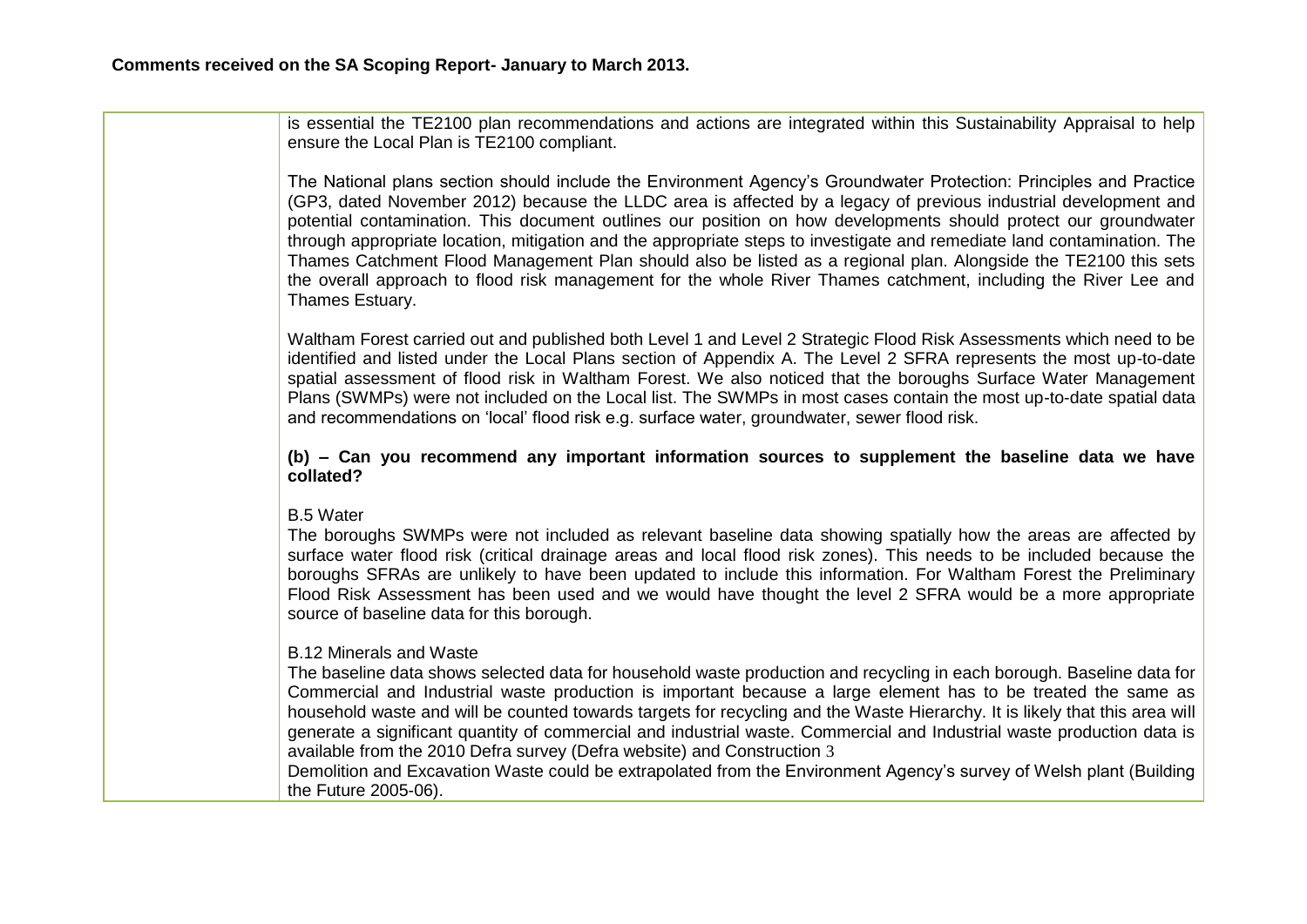| There should also be data for hazardous waste arising or construction and demolition waste. Data on hazardous waste<br>is available from our website (Hazardous Waste Interrogator). Please note there is also the Datashare service available<br>from our website – this also has datasets for Natural England, Forestry Commission, English Heritage and Canals and<br><b>Rivers Trust.</b>                                                                                                                                                                                                                                                                                                                                                                                                                                                                                                                                                  |
|------------------------------------------------------------------------------------------------------------------------------------------------------------------------------------------------------------------------------------------------------------------------------------------------------------------------------------------------------------------------------------------------------------------------------------------------------------------------------------------------------------------------------------------------------------------------------------------------------------------------------------------------------------------------------------------------------------------------------------------------------------------------------------------------------------------------------------------------------------------------------------------------------------------------------------------------|
| (c) - Do you agree with the sustainability issues we have identified? Are there additional issues that both the<br>assessment and the local Plan should consider?                                                                                                                                                                                                                                                                                                                                                                                                                                                                                                                                                                                                                                                                                                                                                                              |
| On the whole the scoping report has identified most of the key issues, however, we have made comments on how these<br>can be improved through revisions and missing elements that should be included.                                                                                                                                                                                                                                                                                                                                                                                                                                                                                                                                                                                                                                                                                                                                          |
| 5.3.5 Water<br>The first bullet recognises the River Lee, Lee Navigation along with smaller watercourses and ponds which may impose<br>constraints on new developments. Although we welcome this inclusion we think this issue should be revised to reflect<br>the Thames RBMP. This bullet should state what the current water quality status of these rivers are in the Thames<br>RBMP (e.g. 70% of our rivers have poor ecological status), summarise the main reasons for failure and suggest that<br>future development can contribute to ensuring these rivers achieve good ecological potential through sustainable<br>development measures, restoration and enhancement. A positive relationship can exist between developments and<br>waterways. Watercourses can be an important asset / key feature in developments and we think this potential positive<br>relationship should be highlighted, rather than seen as a 'constraint.' |
| We are pleased that you have identified fluvial and tidal flood risk as a key issue for the LLDC area. However, this bullet<br>should also recognise surface water and groundwater flood risk using the boroughs Surface Water Management Plans<br>as the baseline for this characterisation.                                                                                                                                                                                                                                                                                                                                                                                                                                                                                                                                                                                                                                                  |
| The area also has a network of flood defences in order to manage the risk of fluvial and tidal flooding and some of these<br>are in poor condition. As with all significant infrastructure, these require maintenance, repair and replacement over their<br>lifetime and associated with that there is a residual risk of overtopping and failure of the defences. Flood defence<br>infrastructure and the need to ensure these are maintained, repaired and replaced should be identified as a key issue<br>for the LLDC area. This also reflects the actions and recommendations in the TE2100 plan.                                                                                                                                                                                                                                                                                                                                         |
| The fourth bullet needs to recognise that the LLDC area falls within a 'water stressed' area identified in our 2008<br>document 'Water resources in England and Wales – current state and future pressures' to help characterise the existing<br>water resource situation. This means that in London and the South East there is high population with high water<br>demands and limited water availability – it does not reflect water companies ability to supply water. Grey water recycling                                                                                                                                                                                                                                                                                                                                                                                                                                                 |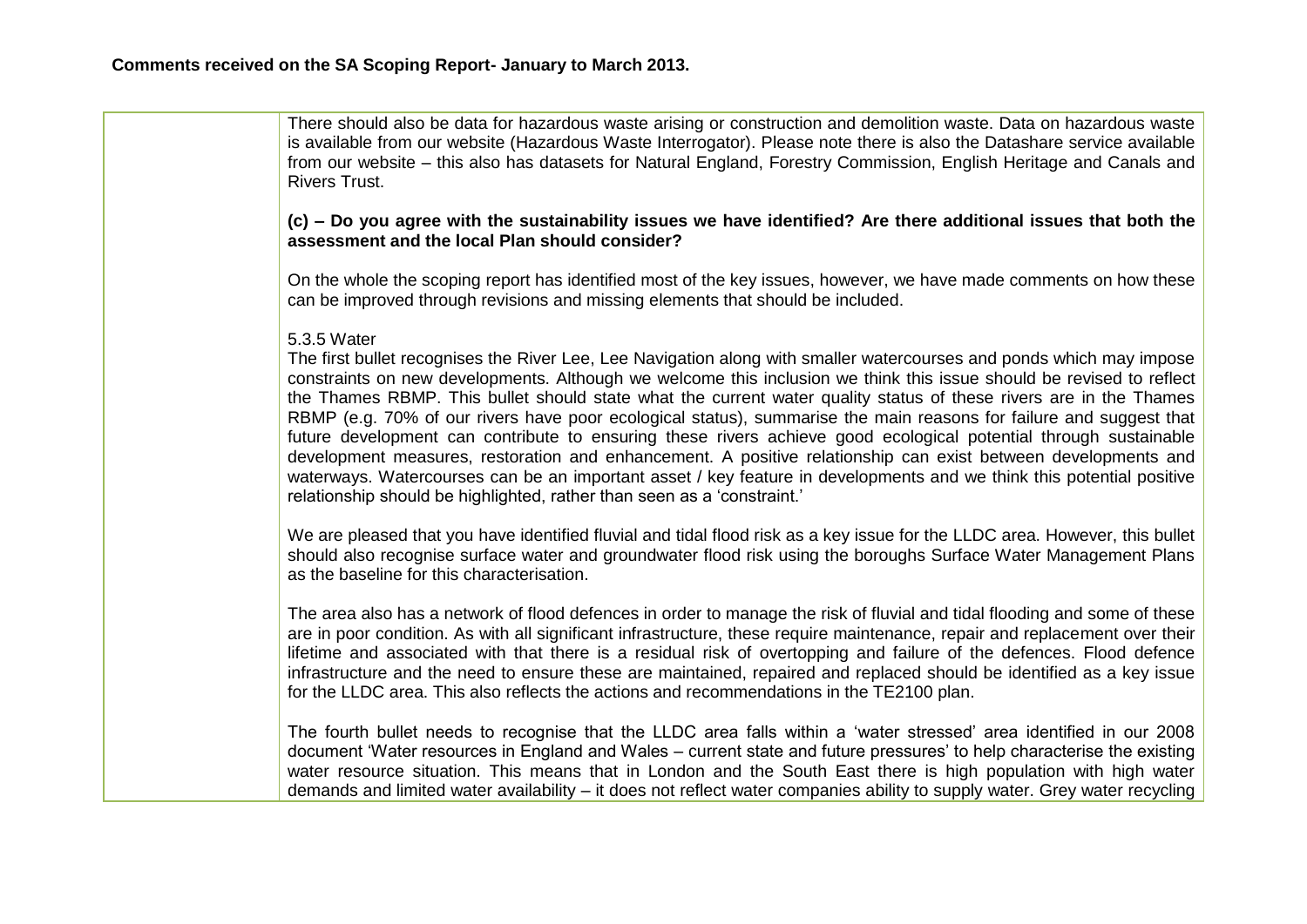| is from washing water e.g. showers and washing machines, not from rainwater. Water efficient fixtures and fittings<br>should also be noted as examples of how developments can reduce water use.                                                                                                                                                                                                                                                                                                                                                                                                                                      |
|---------------------------------------------------------------------------------------------------------------------------------------------------------------------------------------------------------------------------------------------------------------------------------------------------------------------------------------------------------------------------------------------------------------------------------------------------------------------------------------------------------------------------------------------------------------------------------------------------------------------------------------|
| The fifth bullet states that new development should be encouraged to use Sustainable Drainage Systems to manage<br>runoff and further reduce flood risk. We don't believe this is strong enough because this doesn't reflect the evidence in<br>the SWMPs or the requirements of the London Plan policy 5.12 / Floods and Water Management Act 2010. New<br>developments should be 'required' to use Sustainable Drainage Systems to reduce runoff and ensure there is no<br>increase in flood risk.                                                                                                                                  |
| It is good that the last bullet identifies that groundwater quality should be protected. However this doesn't describe the<br>character or importance of this groundwater. Our maps show that the LLDC area is underlain by a secondary aquifer<br>which stores groundwater (e.g. the Lambeth Group – clay, silt and sand) and Source Protection Zones 1 and 2 indicate<br>the presence abstraction points for water supply at Old Ford and Stratford Box.                                                                                                                                                                            |
| 5.3.6 Soil and Land Quality<br>We thought the last bullet 'any contaminated land encountered' was too passive and we'd prefer this to state that the<br>LLDC area will be assessed for contamination and where it is found the soil and groundwater will be remediated.                                                                                                                                                                                                                                                                                                                                                               |
| 5.3.7 Air Quality<br>The air quality section should mention encouraging sustainable construction particularly through site waste<br>management plans to reduce particulate pollution and source materials locally.                                                                                                                                                                                                                                                                                                                                                                                                                    |
| 5.3.8 Energy and Climate Change<br>This section misses out adaptation to climate change which is just as important as mitigation measures e.g. through<br>reducing carbon footprint and energy use through renewables. There should be an additional bullet summarising the<br>importance of adaptation to climate change through flood risk resistance and resilience measures, green infrastructure<br>and sustainable construction techniques e.g. ensuring populations keep cool during rising temperatures by locating<br>houses at the correct orientation, using insulation, shutters, shading etc.                            |
| 5.3.9 Biodiversity, Flora and Fauna<br>We support this section and particularly welcome the last bullet point stating that opportunities, where possible, should<br>be sought to develop and enhance a network of public open space, green grid infrastructure and the blue ribbon<br>network within the LLDC area. We also welcome the statement that existing habitats such as water features should be<br>retained but would also add there is an opportunity to create new habitats as well as protecting the existing ones.<br>We support the statement that 'there is a need to consider Biodiversity Action Plan commitments.' |
|                                                                                                                                                                                                                                                                                                                                                                                                                                                                                                                                                                                                                                       |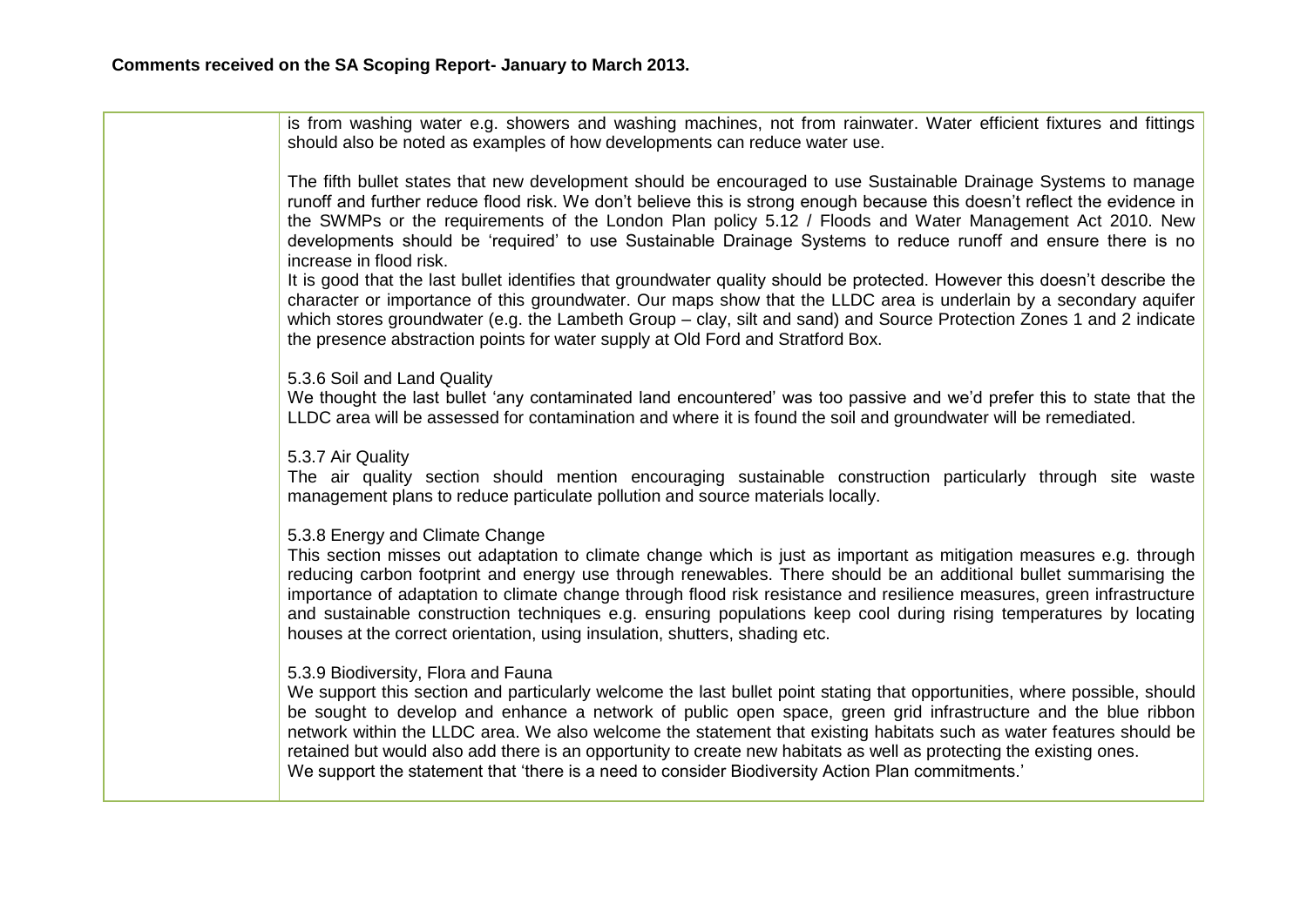| 5.3.12 Minerals and Waste<br>The Waste Hierarchy starts with reduce, then reuse and then recycle. Bullet three should be revised to reflect the Waste<br>Hierarchy by inserting 'reduce' before reuse.                                                                                                                                                                                                                                                                                                                                                                                                                                                                                                                                                                                                                                                                                                                                                                                                                                                                                                                                                                                                                                                          |
|-----------------------------------------------------------------------------------------------------------------------------------------------------------------------------------------------------------------------------------------------------------------------------------------------------------------------------------------------------------------------------------------------------------------------------------------------------------------------------------------------------------------------------------------------------------------------------------------------------------------------------------------------------------------------------------------------------------------------------------------------------------------------------------------------------------------------------------------------------------------------------------------------------------------------------------------------------------------------------------------------------------------------------------------------------------------------------------------------------------------------------------------------------------------------------------------------------------------------------------------------------------------|
| 5.3.16 Housing<br>Bullet five on 'housing regeneration' should also include retrofitting for climate change and water resource reduction.                                                                                                                                                                                                                                                                                                                                                                                                                                                                                                                                                                                                                                                                                                                                                                                                                                                                                                                                                                                                                                                                                                                       |
| (d) - Are there any changes you consider should be made to the proposed assessment objectives and<br>indicators?                                                                                                                                                                                                                                                                                                                                                                                                                                                                                                                                                                                                                                                                                                                                                                                                                                                                                                                                                                                                                                                                                                                                                |
| On the whole we think the proposed objectives, targets and indicators cover the key issues well. However, we<br>recommend some changes to table 6-1 SA Objectives, Indicators and Targets as follows:                                                                                                                                                                                                                                                                                                                                                                                                                                                                                                                                                                                                                                                                                                                                                                                                                                                                                                                                                                                                                                                           |
| 7. To encourage sustainable economic growth, inclusion and business development<br>Improving the resilience of businesses and the economy to extreme events (which may be associated with climate<br>change) e.g. fluvial, tidal or surface water flood risk, will enable businesses to bounce back quicker. Climate Local is a<br>Local Government Association initiative which was launched in June 2012 enabling the Councils that sign up to share<br>information about their local climate change priorities and actions to reduce carbon emissions and be resilient to a<br>changing climate. LLDC could consider (based on a climate change risk assessment of their area) what local priorities<br>and actions are needed to protect the economy (and other sectors) and, for example, encourage businesses to commit<br>to some or all of these actions. We suggest the sub-objective 'support the development of green industries and a low<br>carbon economy' should include 'resilience to climate change.' We are unsure at this stage how this could be measured<br>however targets could be to 'increase the number of businesses committed to reducing carbon emissions and building<br>in resilience' and/or 'the number of green industries.' |
| 9. To protect and enhance biodiversity<br>The data contained in the Thames RBMP on the current classification of waterbodies will be a useful way of measuring<br>(as an indicator) the sub-objective to 'protect and enhance the area's water bodies (e.g. River Lee, Lee Navigation) to<br>achieve good ecological potential.' The current status of the River Lee and Lee Navigation could be a useful indicator<br>e.g. 'low', 'moderate', 'good', as these reflect in part the ecological health of these watercourses. The targets should<br>include 'waterbodies within the LLDC area reaching good ecological status or potential.' The source of this data is<br>Annex B of the Thames RBMP. The watercourses within the LLDC are assigned a unique reference number and are<br>currently classified as follows:<br>□ River Lee, from Tottenham Locks to the Tideway (GB106038077852) - current status is moderate.                                                                                                                                                                                                                                                                                                                                    |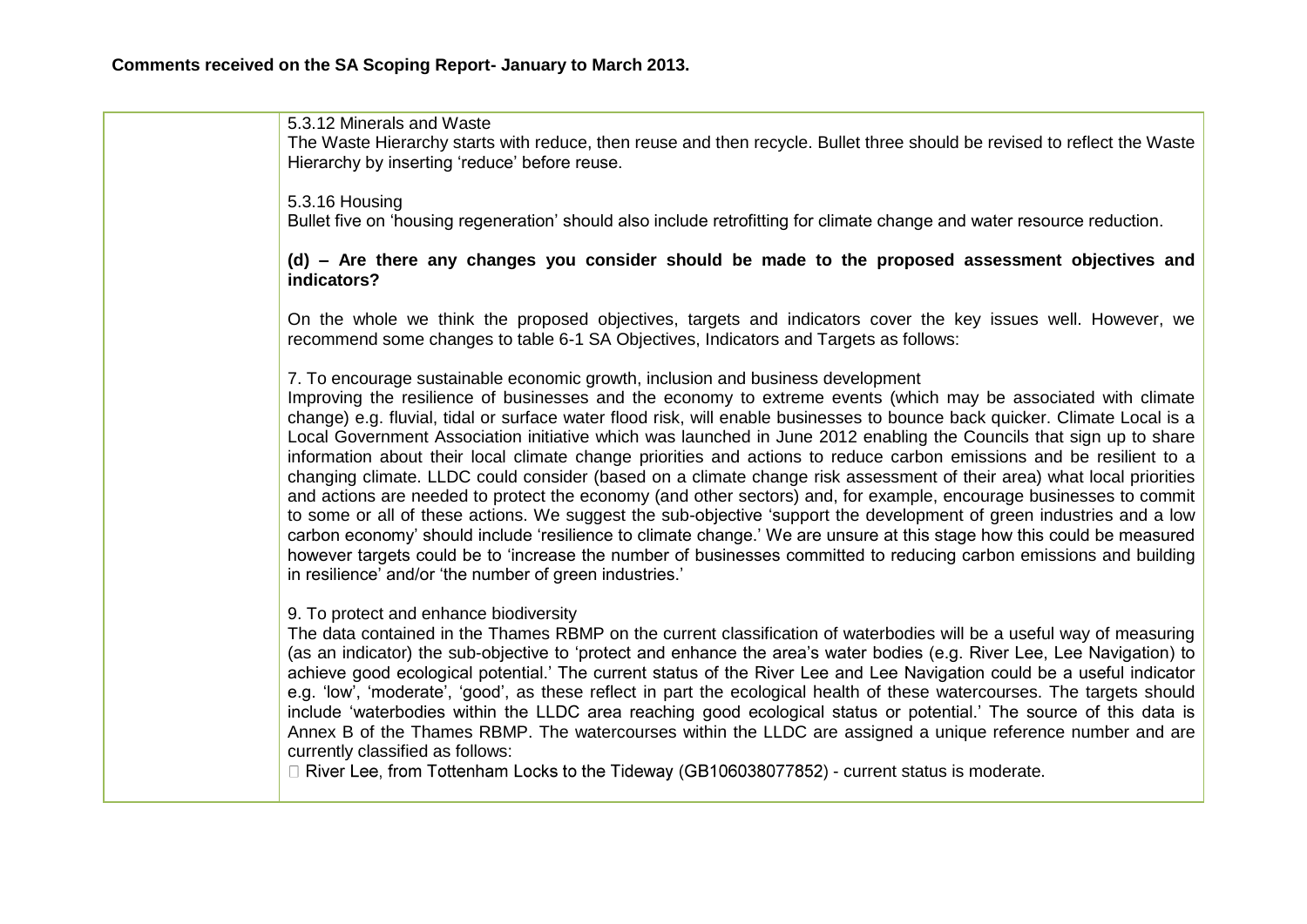$\Box$  River Lee Navigation, tidal section (GB70610068) - current status is moderate.

 $\Box$  Regents Canal, lower section (GB70610510) - current status is moderate.

All these watercourses are classed as heavily modified and the target is to reach good ecological potential by 2027. We are currently progressing with the second phase of the River Basin Management Plans by looking in detail at what locally specific actions are technically and financially feasible. The target related to this objective should be that the LLDC waterbodies will reach good ecological potential by 2027. Furthermore there should be no deterioration in a current water body status as a result of development or policy approach.

12. To protect and enhance the quality of water features and resources and reduce the risk of flooding We support the sub-objective 'Reduce and manage flooding.' The indicators only refer to fluvial flooding and we think there should also be indicators on tidal and surface water flood risk e.g. the distribution of areas at risk from surface water flooding. The data source would be (at present) the boroughs Strategic Flood Risk Assessments and Surface Water Management Plans until LLDC collate this data for their Local Plan. Targets could include 'reduction in fluvial, tidal and surface water flood extents;' 'all developments safe from the impacts of flooding and not increase the risk of flooding elsewhere' and 'all development include sustainable drainage systems reducing runoff rates.'

In line with our earlier comment, there should also be a sub-objective on maintaining (through replacement or repair) flood defences to ensure an appropriate level of flood protection is achieved for existing and new developments. Some of the existing flood defences are in poor condition or will require upgrading in the future to fit with climate change predictions (see TE2100 plan). The target would be for flood defences providing an adequate level of protection for the lifetime of developments taking into account climate change.

We support the sub-objective to improve the quality of waterbodies with a target included to 'protect, enhance and restore all bodies of surface water and groundwater with the aim of achieving 'good' ecological/chemical status by 2015.' 2015 should be amended to 2027 as the final deadline laid out in the Water Framework Directive. As mentioned for objective 9 above the indicator could be the current classification of the waterbodies from Annex B of the Thames RBMP.

The sub-objective on reducing discharges to surface and groundwater is good though we thought this should also mention the potential for harmful discharges (e.g. polluted runoff from car parks, roads). This ensures the water quality aspect of discharges is recognised as well as the quantity of runoff which could increase flood risk.

The sub-objectives on 'encourage sustainable use of water resources' and 'encourage the inclusion of flood mitigation measures such as SuDs' could be stronger by 'requiring' rather than 'encouraging' and there is evidence to support this approach. The average water consumption in 2008-09 across the boroughs of Hackney, Newham, Waltham Forest and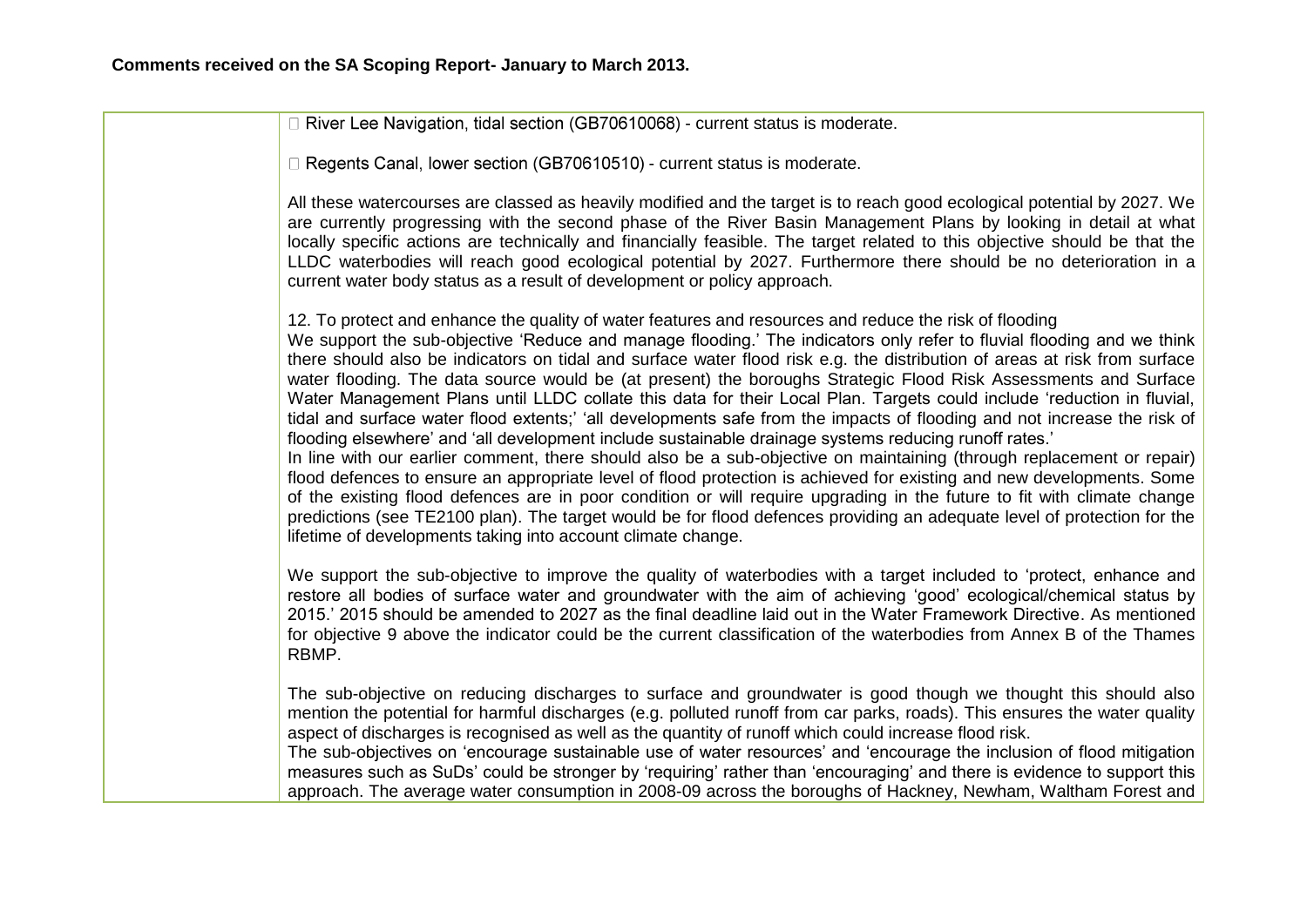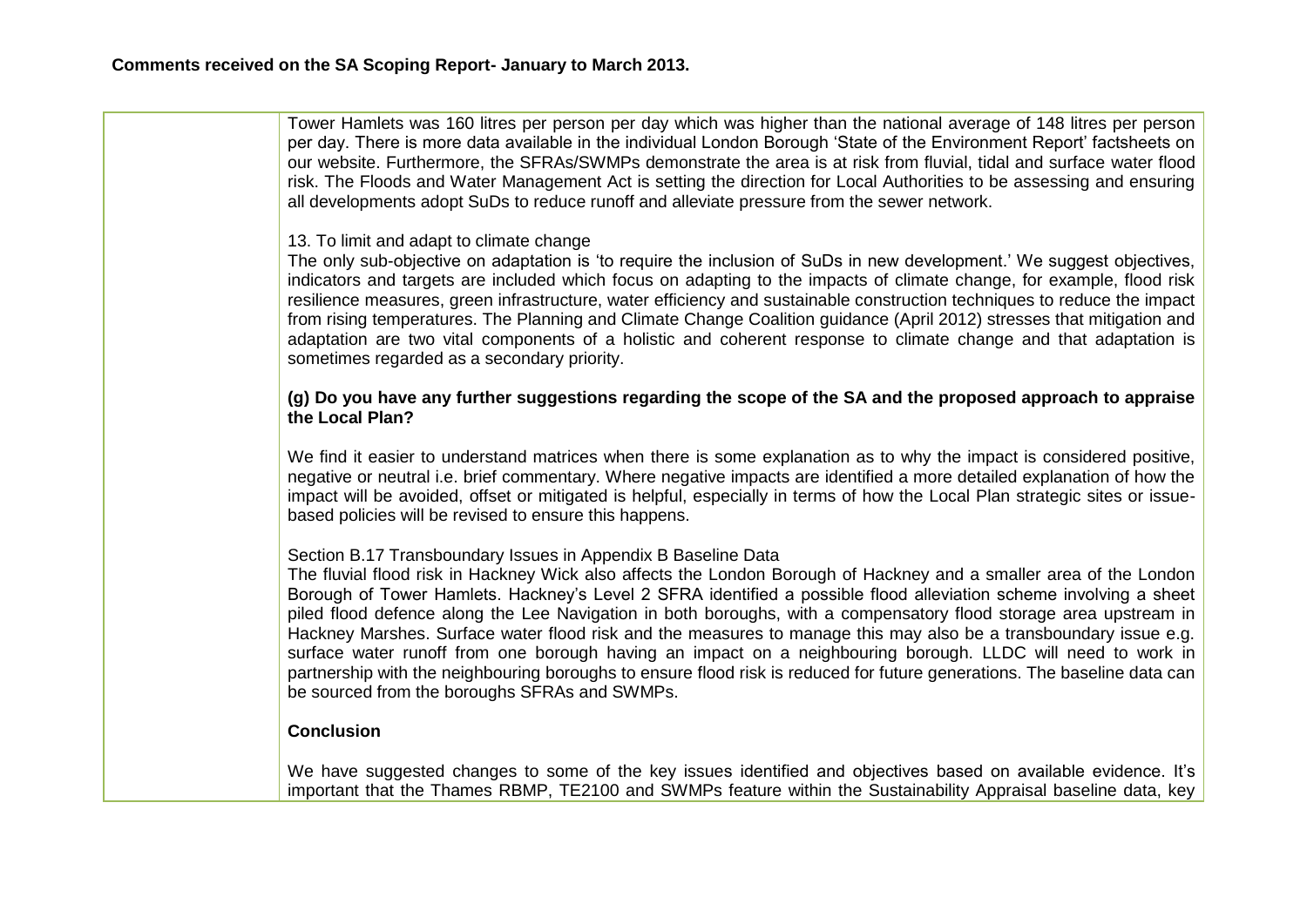|                  | issues and SA objectives, indicators and targets. We hope you find our comments helpful and welcome any feedback<br>you may have. If you have any queries or require clarification on any of our comments please do not hesitate to contact<br>me.                                                                                                                                                                                                                                                                                                                                                                                                                                                                                                                                                                                                                                                                                                                                                                                                                 |
|------------------|--------------------------------------------------------------------------------------------------------------------------------------------------------------------------------------------------------------------------------------------------------------------------------------------------------------------------------------------------------------------------------------------------------------------------------------------------------------------------------------------------------------------------------------------------------------------------------------------------------------------------------------------------------------------------------------------------------------------------------------------------------------------------------------------------------------------------------------------------------------------------------------------------------------------------------------------------------------------------------------------------------------------------------------------------------------------|
| English Heritage | Thank you for consulting English Heritage on the Corporation's Strategic Environmental Assessment and Sustainability<br>Appraisal (SEA/SA) draft Scoping Report for the emerging Local Plan. As the Government's Statutory Advisor on the<br>Historic Environment, English Heritage has the following comments to make:                                                                                                                                                                                                                                                                                                                                                                                                                                                                                                                                                                                                                                                                                                                                            |
|                  | The National Planning Policy Framework (NPPF), paragraph 126, requires Local Planning Authorities to set out a<br>positive, proactive strategy for the conservation and enjoyment of the historic environment in their area. The SA Scoping<br>Report helps fulfil this duty by ensuring that impacts on heritage assets and the wider historic environment can be<br>effectively identified, mitigated against and monitored over the lifetime of the plan. With this in mind we have the<br>following suggestions to make that will strengthen the scoping report in regard of the historic environment.                                                                                                                                                                                                                                                                                                                                                                                                                                                         |
|                  | 5.3 Key Sustainability Issues and Opportunities<br>Overall the Local Plan should seek to conserve and enhance the significance of all heritage assets. This includes the<br>development of a positive strategy to broaden understanding and access to the historic environment (e.g. achieved<br>through dissemination of archaeological investigations), and improve the conditions of heritage assets by enabling a<br>reduction in the number of assets 'at risk' (as identified by the English Heritage's Heritage at Risk (HAR) Register). The<br>current wording suggests the assts at risk should be conserved and enhanced 'where possible'. This approach is<br>considered not to be sufficiently robust as contrary to the NPPF.                                                                                                                                                                                                                                                                                                                         |
|                  | On considering the details provided the range of heritage assets is limited. The heritage baseline should be broadened<br>to include designated and non-designated heritage assets. For example the Boroughs which fall within the Local Plan<br>area have identified locally listed buildings. There is also key baseline data on the historic environment, principally non-<br>designated, held on the Greater London Historic Environment Record (GLHER). The significance of this information and<br>the assets it identifies should be captured in the appraisal process. In addition it is important to identify and understand<br>the setting of all heritage assets. As expressed in the NPPF the setting of a heritage asset can contributes to its<br>significance. This important issue needs to be captured in the appraisal of the Local Plan. This includes opportunities to<br>enhance and better reveal the significance of heritage assets, which can often be achieved through responsive<br>developments within the setting of heritage assets. |
|                  | It should be noted that the Newham's Archaeological Priority Areas (APA) are being reviewed, with an expectation of it<br>being completed in March 2013. In the meantime we would advise that APAs do exist in other Boroughs and which do<br>cover the Local Plan area. They are often titled differently. For example in Tower Hamlets the Borough defines APAs as<br>Areas of Archaeological Importance.                                                                                                                                                                                                                                                                                                                                                                                                                                                                                                                                                                                                                                                        |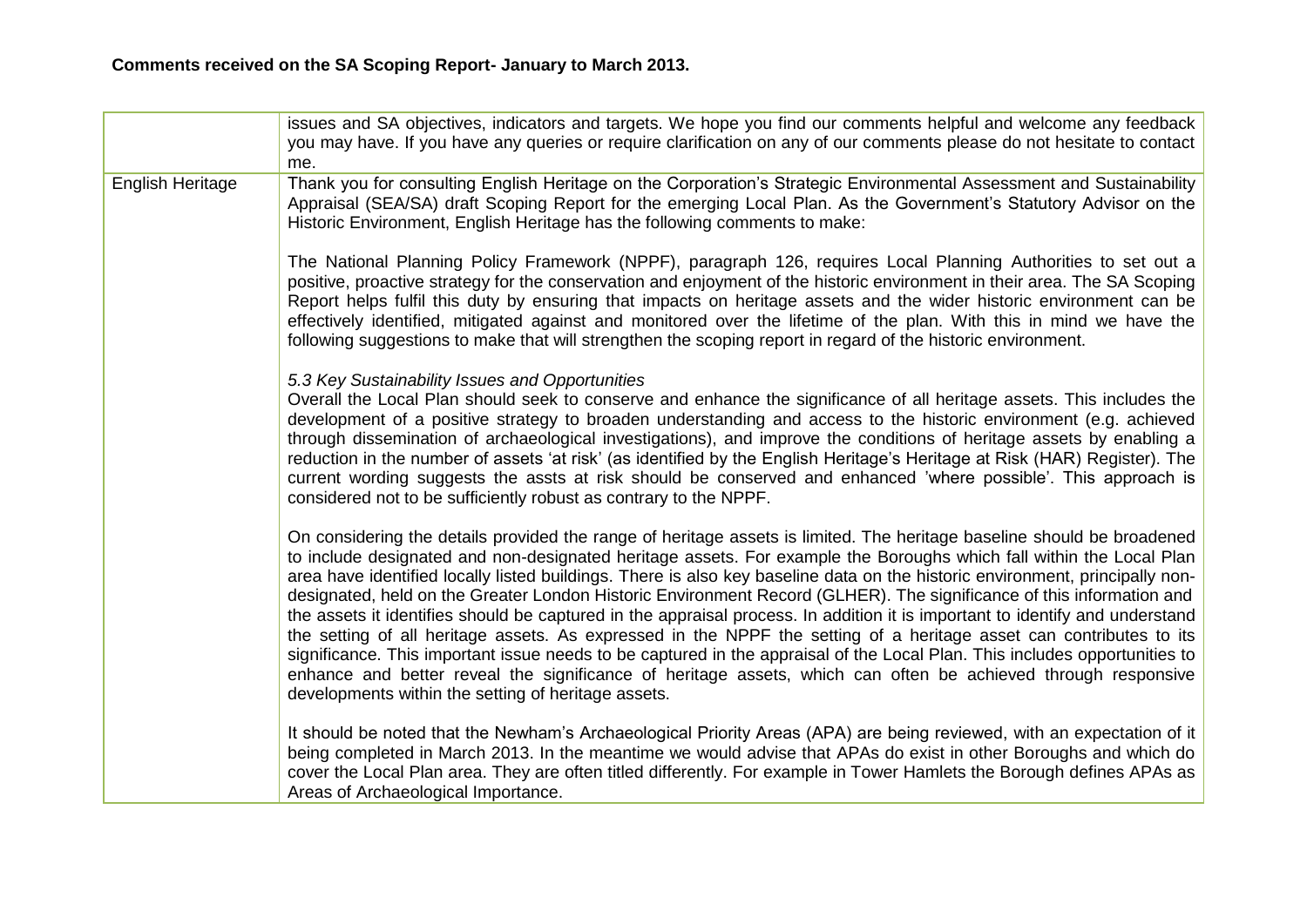*6.2 Development of the Sustainability Objectives SA Objective and Sub Objectives 11* Indicators & Targets – We would advise that the number of heritage assets on the English Heritage's HAR Register should be instead of number of conservation areas and listed buildings. The target for this indicator should be to reduce the number of assets on the HAR Register, and not to ensure no additional assets are added. A new indicator which could be added relates to Conservation Area Appraisals and Management Plans (CAA/CAMP). The target could be for all relevant Conservation Areas to have up to date CAA/CAMPs, which are then used to inform the Local Plan. The terminology used needs to be aligned with the NPPF. For example the term *historic assets* is used in the 'targets' section. This should be heritage assets which are clearly defined in the NPPF. *Appendix A - Analysis of Relevant Pans, Programmes and environmental Protection Objectives* There are a number of additional documents that should be included when considering the historic environment. These are listed below: Planning (Listed Buildings and Conservation Areas) Act 1990 The PPS5 Planning for the Historic Environment: Historic Environment Planning Practice Guide – March 2010 (it should be noted that this is still valid and not replaced by the introduction of the NPPF and remains until a replacement is published). English Heritage's Guidance on the *Environmental Assessment, Sustainability Appraisal and the Historic Environment*  (2010) (http://www.englishheritage.org.uk/publications/strategic-environ-assessment-sustainability-appraisalhistoricenvironment/). This document should be carefully reviewed as part of developing the SA for the Local Plan. A Research Framework for London Archaeology (2002) (http://www.englishheritage.org.uk/professional/advice/ourplanning-role/greater-london-archaeologyadvisory-service/about-glaas/research-frameworks/) Relevant Conservation Area Appraisal and Management Plans; and where available Borough Heritage Strategies. *Appendix B – Baseline Data B.10 Cultural Heritage* Reflecting our comments above in response to the issues and opportunities, the range of heritage assets considered is limited. In addition to locally listed buildings not captured, the baseline data should also include details from the GLHER. This Record contains a wealth of information such as non-designated heritage assets. Overall it acts as an invaluable archaeological and historic resource both above and below ground. It is constantly being up dated as new investigations and discoveries are being identified, partly due to the recording and dissemination of field work. This information can be useful for both plan making and development management purposes. In developing appraising the Local Plan through the SEA/SA process, we would strongly support the involvement of the Borough's own conservation staff. They are often best placed to advise on local heritage matters. In the meantime we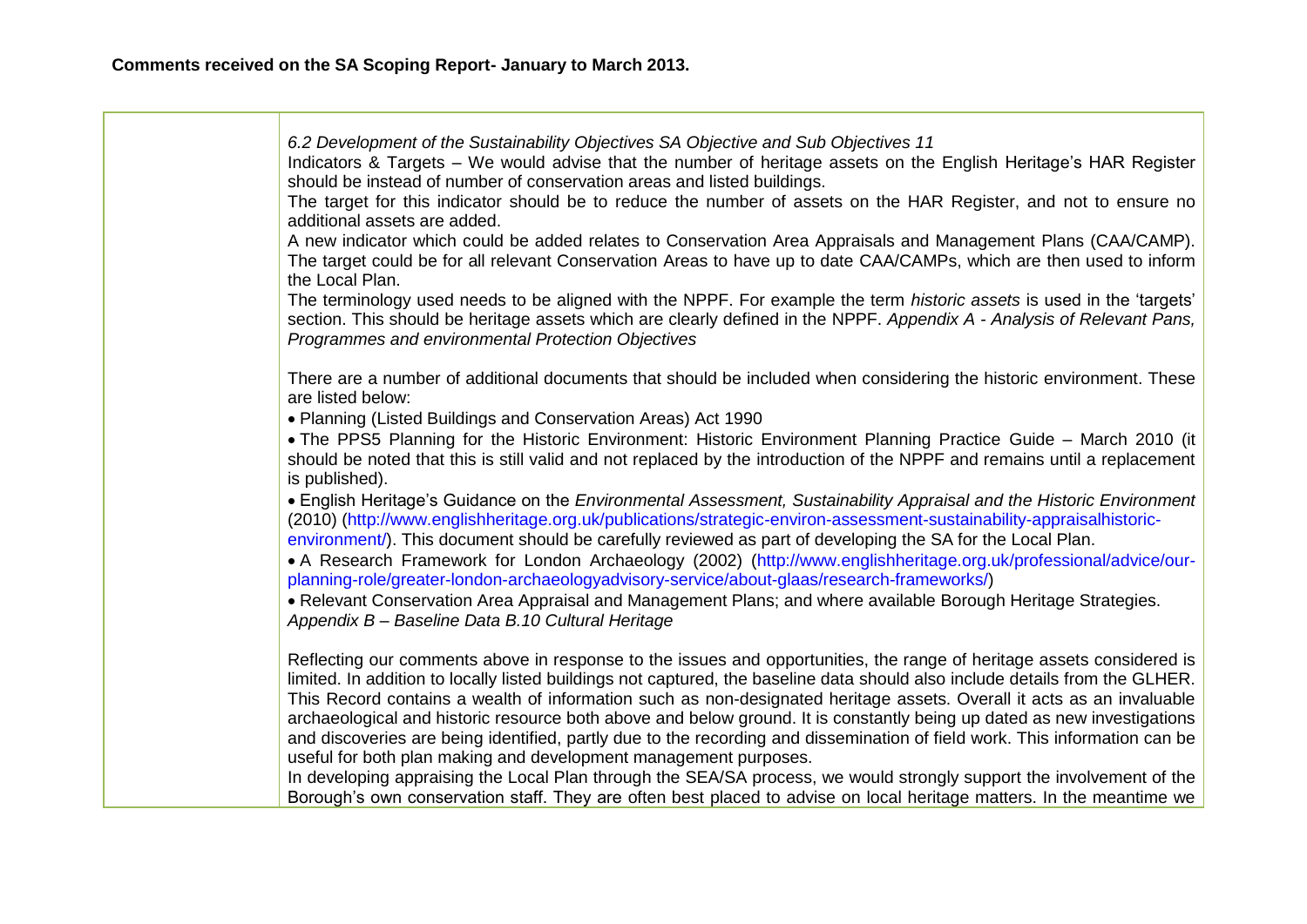|                        | welcome our continued involvement in the SDEA/SA and Local Plan, and look forward to working with the Corporation<br>in address any concerns raised.                                                                                                                                              |
|------------------------|---------------------------------------------------------------------------------------------------------------------------------------------------------------------------------------------------------------------------------------------------------------------------------------------------|
|                        | Finally, we should like to stress that this opinion is based on the information provided by you. To avoid any doubt, this<br>does not affect our obligation to provide further advice and, potentially, object to specific proposals, where English<br>Heritage consider it appropriate to do so. |
| <b>Highways Agency</b> | Thank you for your letter dated 4 February 2013 regarding the London Legacy Development Corporation Local Plan<br>- Draft Scoping Report: Strategic Environmental Assessment/Sustainability Appraisal and Habitat Regulations<br>Assessment.                                                      |
|                        | The HA is an executive agency of the Department for Transport (DfT). We are responsible for operating, maintaining<br>and improving England's strategic road network (SRN) on behalf of the Secretary of State for Transport.                                                                     |
|                        | The HA will be concerned with proposals that have the potential to impact the safe and efficient operation of the SRN.                                                                                                                                                                            |
|                        | We have reviewed the consultations and do not have any comment at this time.                                                                                                                                                                                                                      |
| <b>Natural England</b> | Thank you for your consultation on the above dated 04 February 2013.                                                                                                                                                                                                                              |
|                        | Natural England is a non-departmental public body. Our statutory purpose is to ensure that the natural environment is<br>conserved, enhanced, and managed for the benefit of present and future generations, thereby contributing to<br>sustainable development.                                  |
|                        | Natural England has read the four documents that are part of this consultation, and we have responded below.                                                                                                                                                                                      |
|                        | a. Are there any key emerging plans, initiatives and environmental protection objections that you consider<br>should be identified as part of the assessment?                                                                                                                                     |
|                        | Natural England recommends the inclusion/amendment of the following:                                                                                                                                                                                                                              |
|                        | The Natural Environment and Rural Communities Act (2006)                                                                                                                                                                                                                                          |
|                        | http://www.naturalengland.org.uk/ourwork/conservation/biodiversity/protectandmanage/habsandspeciesimportance.aspx<br>Section 41 of the NERC Act 2006, lists species and habitats of principal importance that local authorities must have                                                         |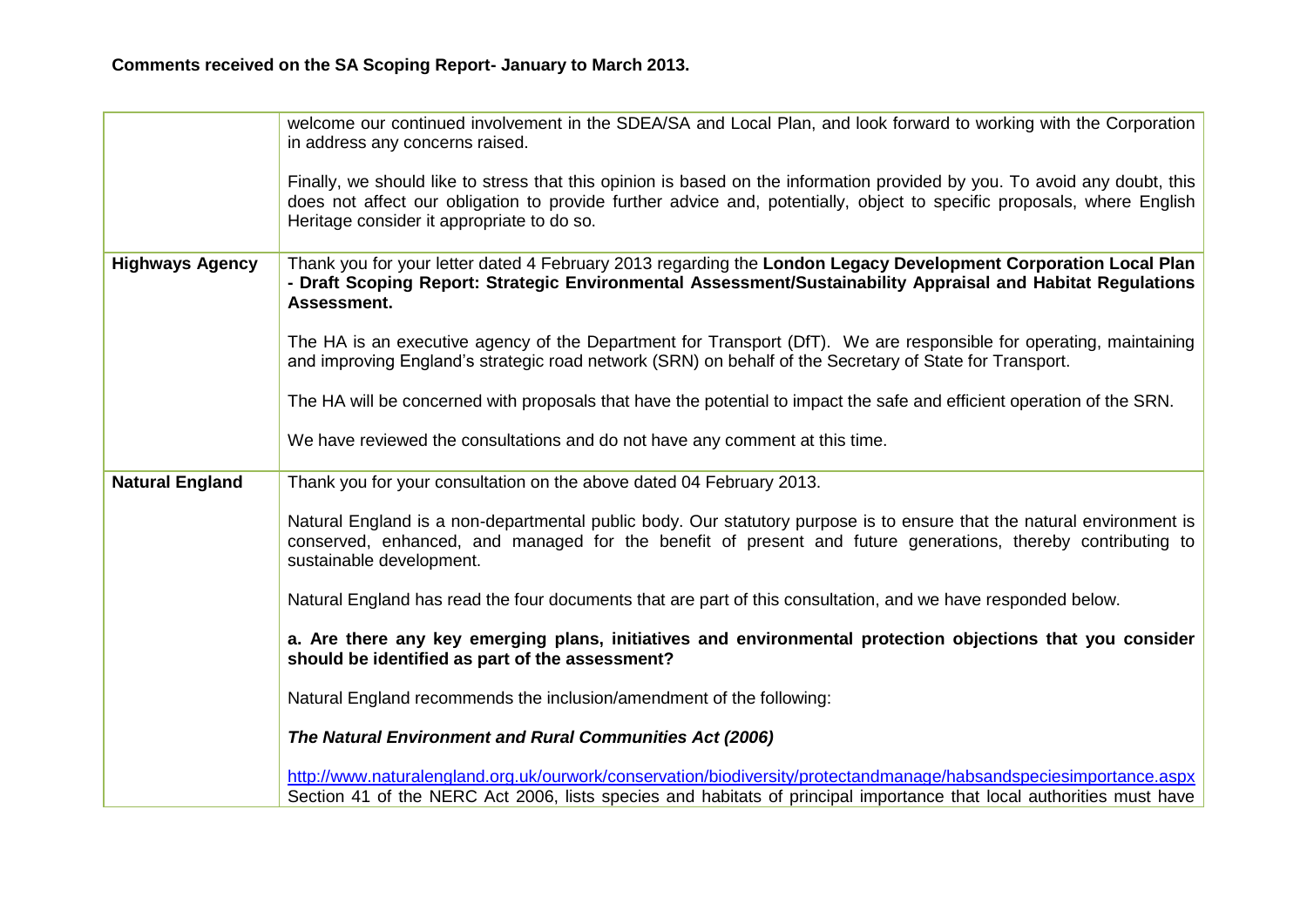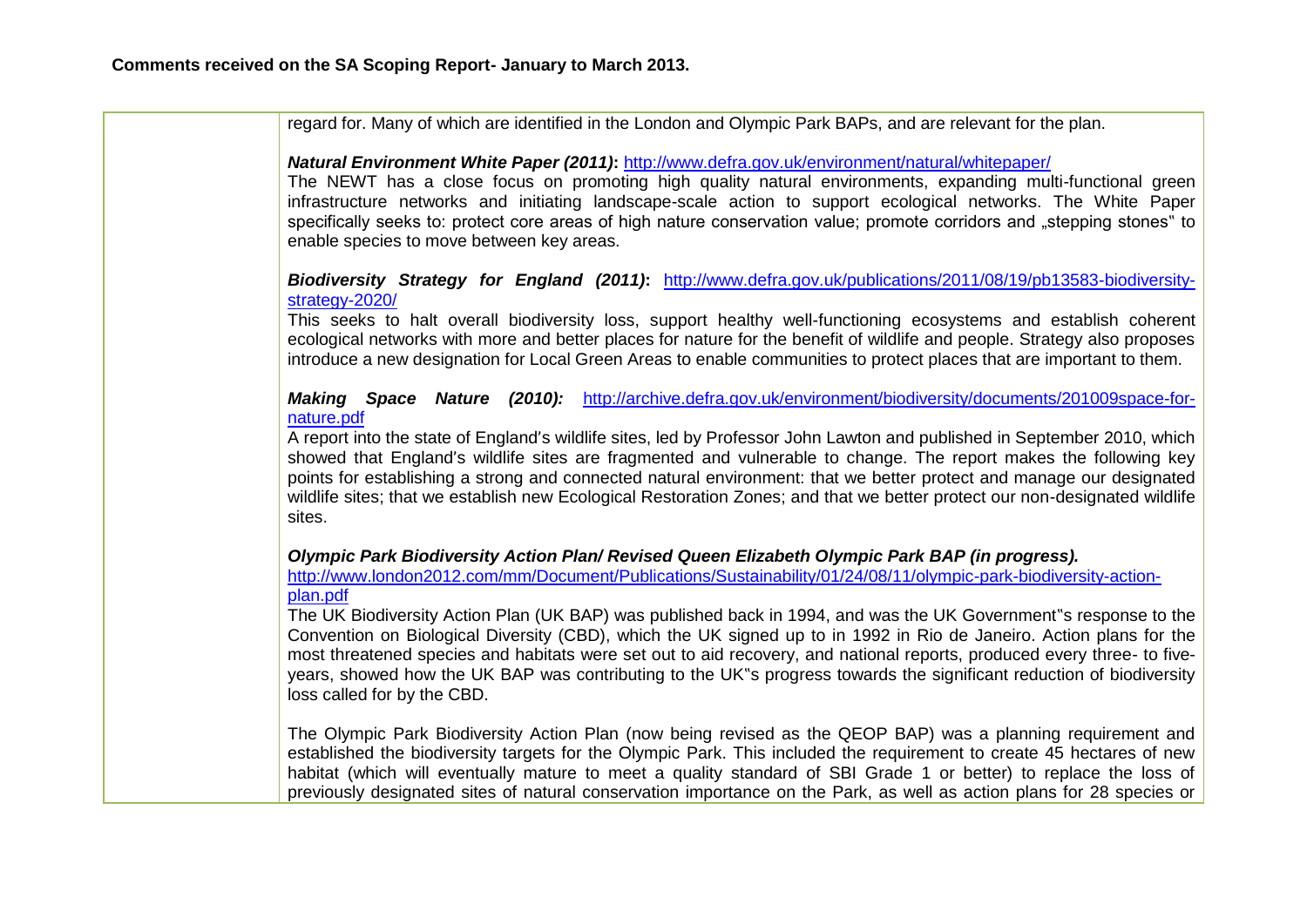|                               |                 | species groups, including plants, invertebrates, fish, amphibians, reptiles, birds and mammals.                                                            |     |     |              |               |         |                                                                                                                                                                                                                                                                                                                                                                                                                                                                                                                                                                                                                                                                                                                                                                                                                                                                                                                                                                                                                                                                                                                    |              |
|-------------------------------|-----------------|------------------------------------------------------------------------------------------------------------------------------------------------------------|-----|-----|--------------|---------------|---------|--------------------------------------------------------------------------------------------------------------------------------------------------------------------------------------------------------------------------------------------------------------------------------------------------------------------------------------------------------------------------------------------------------------------------------------------------------------------------------------------------------------------------------------------------------------------------------------------------------------------------------------------------------------------------------------------------------------------------------------------------------------------------------------------------------------------------------------------------------------------------------------------------------------------------------------------------------------------------------------------------------------------------------------------------------------------------------------------------------------------|--------------|
| London's                      | <b>Natural</b>  | <b>Signature</b><br>http://www.naturalengland.org.uk/Images/01-execsummary_tcm6-14408.pdf<br>http://www.naturalengland.org.uk/Images/11-lea_tcm6-14418.pdf | and | Lea | <b>River</b> | <b>Valley</b> | Natural | Landscape                                                                                                                                                                                                                                                                                                                                                                                                                                                                                                                                                                                                                                                                                                                                                                                                                                                                                                                                                                                                                                                                                                          | Area:<br>and |
| Areas.                        |                 |                                                                                                                                                            |     |     |              |               |         | Since a lack of widespread awareness of the underlying nature of London has been a major cause of the gradual<br>erosion of London s natural character – through for example the culverting and canalising of rivers and the felling of<br>native woodlands – as well as of the neglect of those remnants of natural landscapes which appear to have no obvious<br>amenity value, there is a clear demand for a succinct and evocative way of distilling and expressing this essence. The<br>Natural Signatures are a means of encapsulating and evoking the key natural characteristics of the Natural Landscape                                                                                                                                                                                                                                                                                                                                                                                                                                                                                                  |              |
| and                           | <b>Finchley</b> | Ridge:                                                                                                                                                     |     |     |              |               |         | London Plan - All London Green Grid Supplementary Planning Document and Area Framework for Lee Valley<br>http://www.london.gov.uk/publication/all-london-green-grid-spg<br>http://www.london.gov.uk/sites/default/files/AF01%20Lee%20Valley%20and%20Finchley%20Ridge.pdf<br>The concept of a "green grid" – an integrated network of green and open spaces together with the Blue Ribbon Network<br>of rivers and waterways – is at the centre of the London Plan s approach to the provision, enhancement and<br>management of green infrastructure. This network of spaces functions best when designed and managed as an<br>interdependent "grid". The ALGG SPG aims to promote the concept of green infrastructure, and increase its delivery by<br>boroughs, developers, and communities, by describing and advocating an approach to the design and management of<br>green and open spaces to deliver hitherto unrealised benefits. These benefits include sustainable travel, flood<br>management, healthy living, and creating distinctive destinations; and the economic and social uplift these support. |              |
| <b>Strategy (in progress)</b> |                 | open space, biodiversity areas and playspace.                                                                                                              |     |     |              |               |         | Olympic Park Green Infrastructure Strategy/Revised Queen Elizabeth Olympic Park Green Infrastructure<br>This strategy provides justification for the provision of all green spaces in the area of the Planning Application including                                                                                                                                                                                                                                                                                                                                                                                                                                                                                                                                                                                                                                                                                                                                                                                                                                                                               |              |
|                               |                 | A Strategic Plan for the Waterways (in progress)<br>recreation; integrate the use and appearance of the different areas of waterspace.                     |     |     |              |               |         | Currently being developed by the London Legacy Development Corporation and Canal & River Trust, which will cover<br>the rivers and canal networks within the London Legacy area. The Strategic Plan looks at 9 separate character areas<br>and identifies potential use by types of activity and audience. Each of the Character Areas has been approached with<br>the following aims: context of the Lower Lea Valley; create a strong sense of place and focus for the waterways; fully<br>explore the added value of the waterspace; flood storage/attenuation and wildlife value; broad boating use; sports and                                                                                                                                                                                                                                                                                                                                                                                                                                                                                                |              |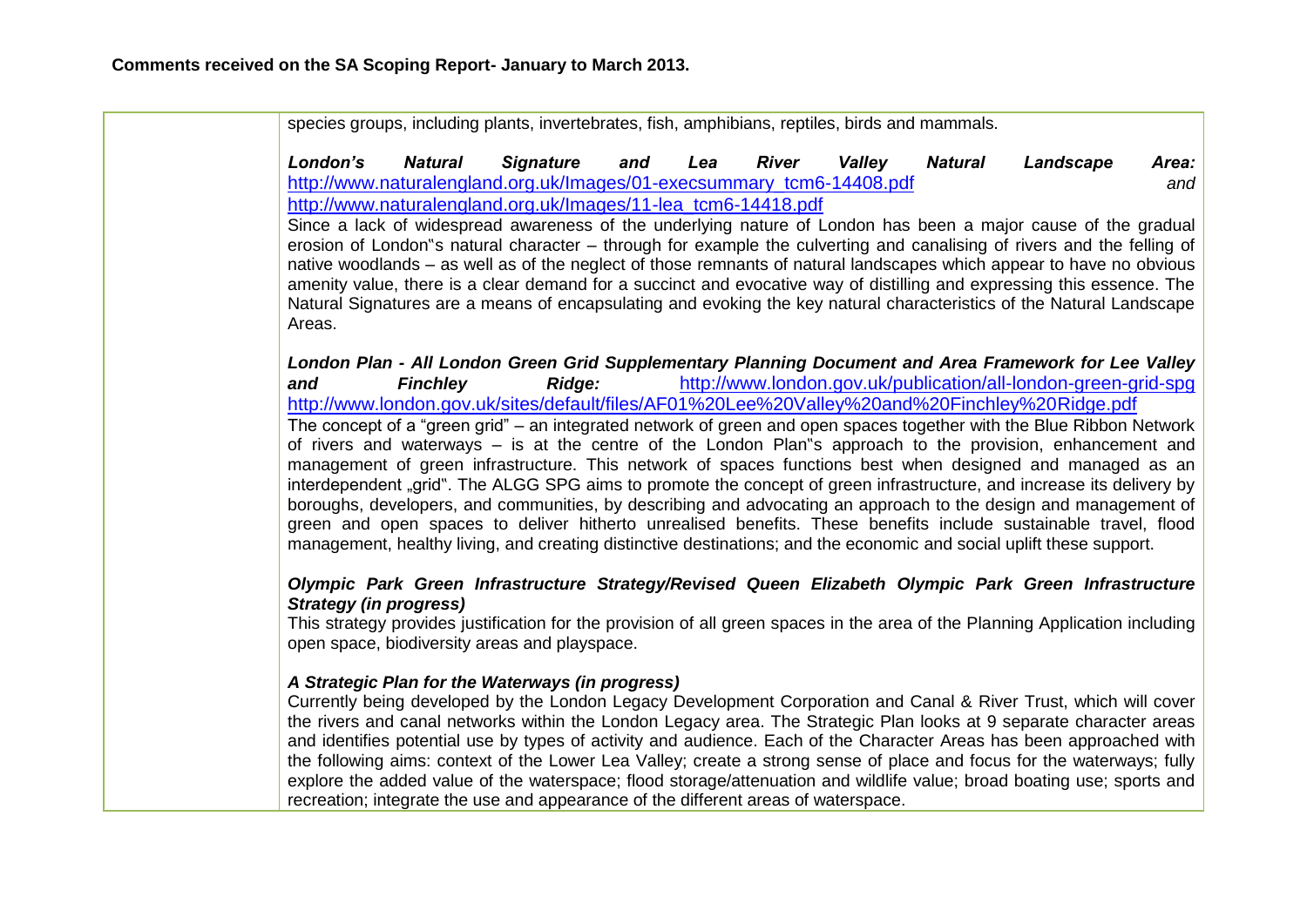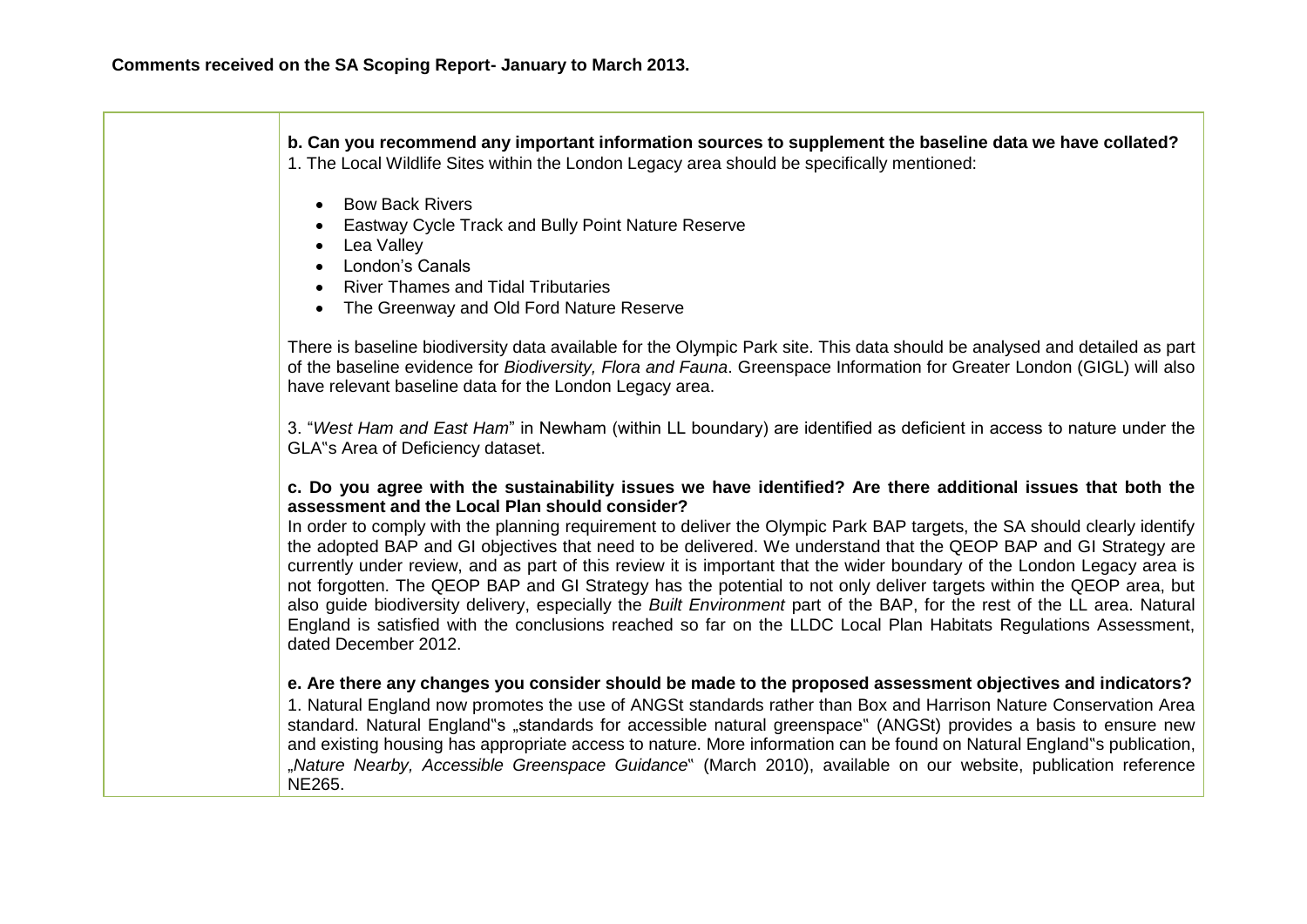|                                       | 2. Biodiversity Action Plan Priority Habitats and Species indicators and targets should reflect the targets set out in the<br>relevant BAPs, Natural England recommends the use of the following targets and indicators 1) the achievement of BAP                                                                                                                                        |
|---------------------------------------|------------------------------------------------------------------------------------------------------------------------------------------------------------------------------------------------------------------------------------------------------------------------------------------------------------------------------------------------------------------------------------------|
|                                       | targets and 2) the area and condition of BAP Habitats/Species.                                                                                                                                                                                                                                                                                                                           |
|                                       | 3. An indicator and target should be set to ensure the favourable condition and management of Local Wildlife Sites, a<br>useful indicator and target is: the area and number of LWS in favourable condition                                                                                                                                                                              |
|                                       | 4. Green infrastructure in the built environment clearly supports the objectives under the Olympic Park BAP (now being<br>revised), and the London Legacy sustainability agenda. Natural England recommends using targets and indicators such<br>as number of planning applications which deliver green roofs, green walls, Sustainable Urban Drainage Systems and<br>rainwater gardens. |
|                                       | f. Do you have any comments regarding the approach to assessing the strategic alternatives?<br>Natural England has no comments to make regarding this question.                                                                                                                                                                                                                          |
|                                       | g. Do you have any further suggestions regarding the scope of the SA and the proposed approach to appraise<br>the Local Plan?                                                                                                                                                                                                                                                            |
|                                       | Natural England has no comments to make regarding this question.<br>We really value your feedback to help us improve the service we offer. We have attached a feedback form to this letter<br>and welcome any comments you might have about our service.                                                                                                                                 |
|                                       |                                                                                                                                                                                                                                                                                                                                                                                          |
| <b>Transport</b><br>for $ $<br>London | Thank you for the opportunity to comment on the Local Plan scoping report and appendices. TfL will be pleased to offer<br>any further assistance in providing information or analysis to support the progress of the LLDC Local Plan.                                                                                                                                                    |
|                                       | The following comments make a few minor observations on the submitted scoping reports and pointers to further<br>published documents which may be of relevance, and therefore together relate to questions A, B, C and E.                                                                                                                                                                |
|                                       | <b>SEA / SA Scoping Report</b>                                                                                                                                                                                                                                                                                                                                                           |
|                                       | 5.3.5, 5.3.12 and 5.3.13<br>These sections make no reference to the potential for use of water for leisure, freight, waste or construction.<br>Improvements have been made at Three Mills Lock to enable larger barges to enter the area's waterways network, and<br>were actively used for the construction of the Olympic Park.                                                        |
|                                       | 5.3.13 Transportation:                                                                                                                                                                                                                                                                                                                                                                   |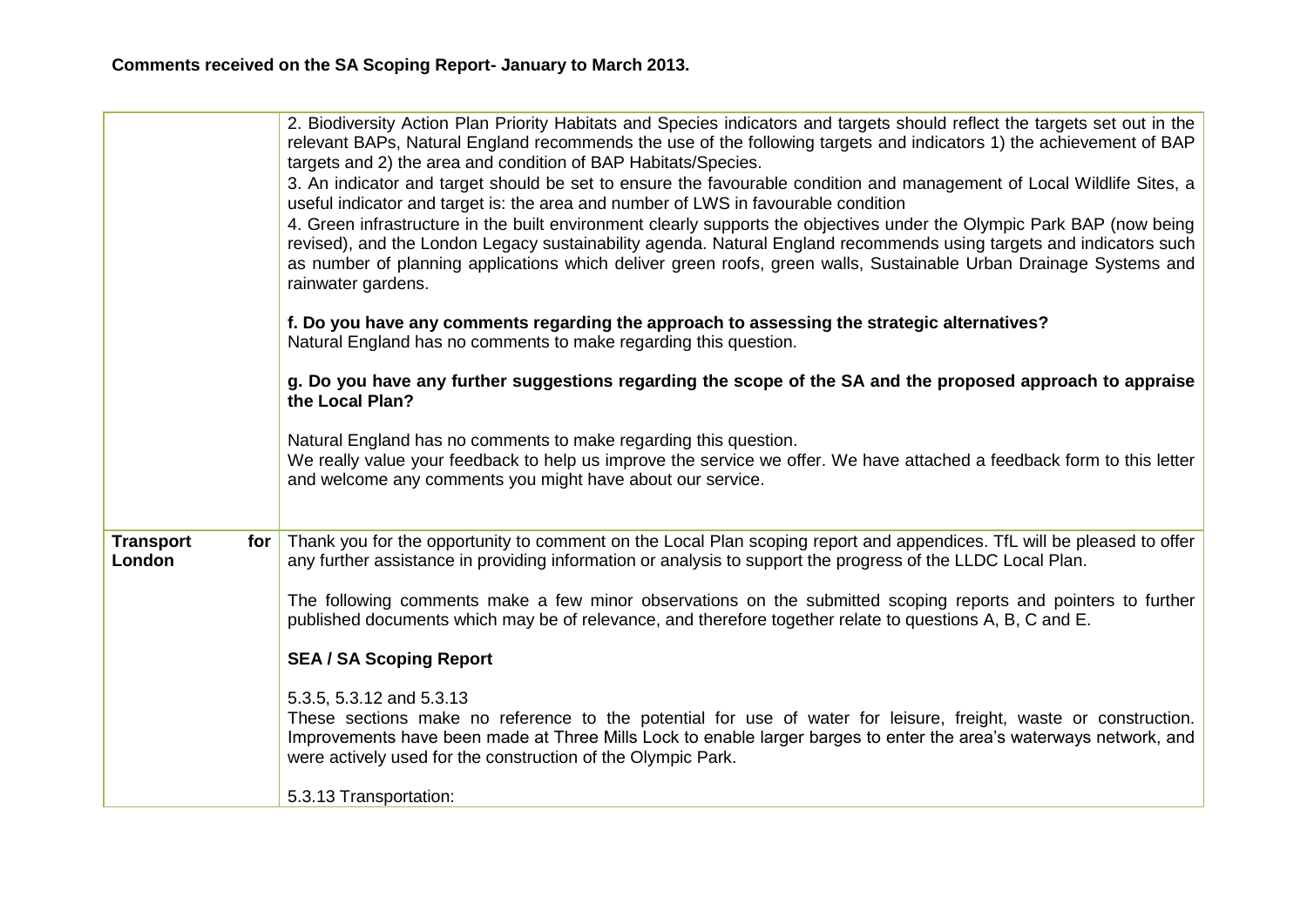| Bullet 1: Comment - "The LLDC area appears to be well connected strategically by transport infrastructure and public<br>transport links, making the area relatively accessible." The strategic infrastructure is established, or has been enhanced<br>to support the Olympic Games, with the minor exception of routes north of Stratford towards Waltham Forest. As point<br>6 notes the local links are often poor – sometimes a result of the barriers of transport infrastructure such as roads and<br>railways. |
|----------------------------------------------------------------------------------------------------------------------------------------------------------------------------------------------------------------------------------------------------------------------------------------------------------------------------------------------------------------------------------------------------------------------------------------------------------------------------------------------------------------------|
| Bullet 2: Comment - "Stratford regional and international, Pudding Mill Lane DLR, Hackney Wick London Overground<br>stations are located within the LLDC area.                                                                                                                                                                                                                                                                                                                                                       |
| 6. SA Objectives and Sub-Objectives<br>5 Sustainable Access<br>Targets: This could include some reference to modal shift measures, for example to increase walking and cycling, or<br>decrease use of private vehicles, in line with such initiatives as included in the submitted LCS site-wide travel plan.                                                                                                                                                                                                        |
| <b>Appendix A</b>                                                                                                                                                                                                                                                                                                                                                                                                                                                                                                    |
| P37 Mayor's Transport Strategy:<br>As well as the headline goals, note that MTS section 5.11 and proposal 47 relate to the 2012 Games Legacy. Further to<br>this, "Leaving a Transport Legacy" was produced in March 2012 - see p 71 for Monitoring.                                                                                                                                                                                                                                                                 |
| http://www.london.gov.uk/priorities/london-2012/better-transport-networks/creating-transport-legacy                                                                                                                                                                                                                                                                                                                                                                                                                  |
| TfL will be continuing to undertake monitoring of the transport legacy of the 2012 London Games – which will partly<br>relate to London-wide measures and opportunities to change travel behaviour, while there may be some local<br>information and analysis that will be of use to LLDC, and TfL will be pleased to share this with you.                                                                                                                                                                           |
| TfL's recent Travel in London reports are linked below.                                                                                                                                                                                                                                                                                                                                                                                                                                                              |
| See Section 5.9 of TIL 4 (2011) for an overview of 2012 Games monitoring.<br>http://www.tfl.gov.uk/assets/downloads/corporate/travel-in-london-report-4.pdf                                                                                                                                                                                                                                                                                                                                                          |
| TIL 5 (2012), with a spotlight on the 2012 Games.<br>http://www.tfl.gov.uk/assets/downloads/corporate/travel-in-london-report-5.pdf                                                                                                                                                                                                                                                                                                                                                                                  |
| <b>Appendix B</b>                                                                                                                                                                                                                                                                                                                                                                                                                                                                                                    |